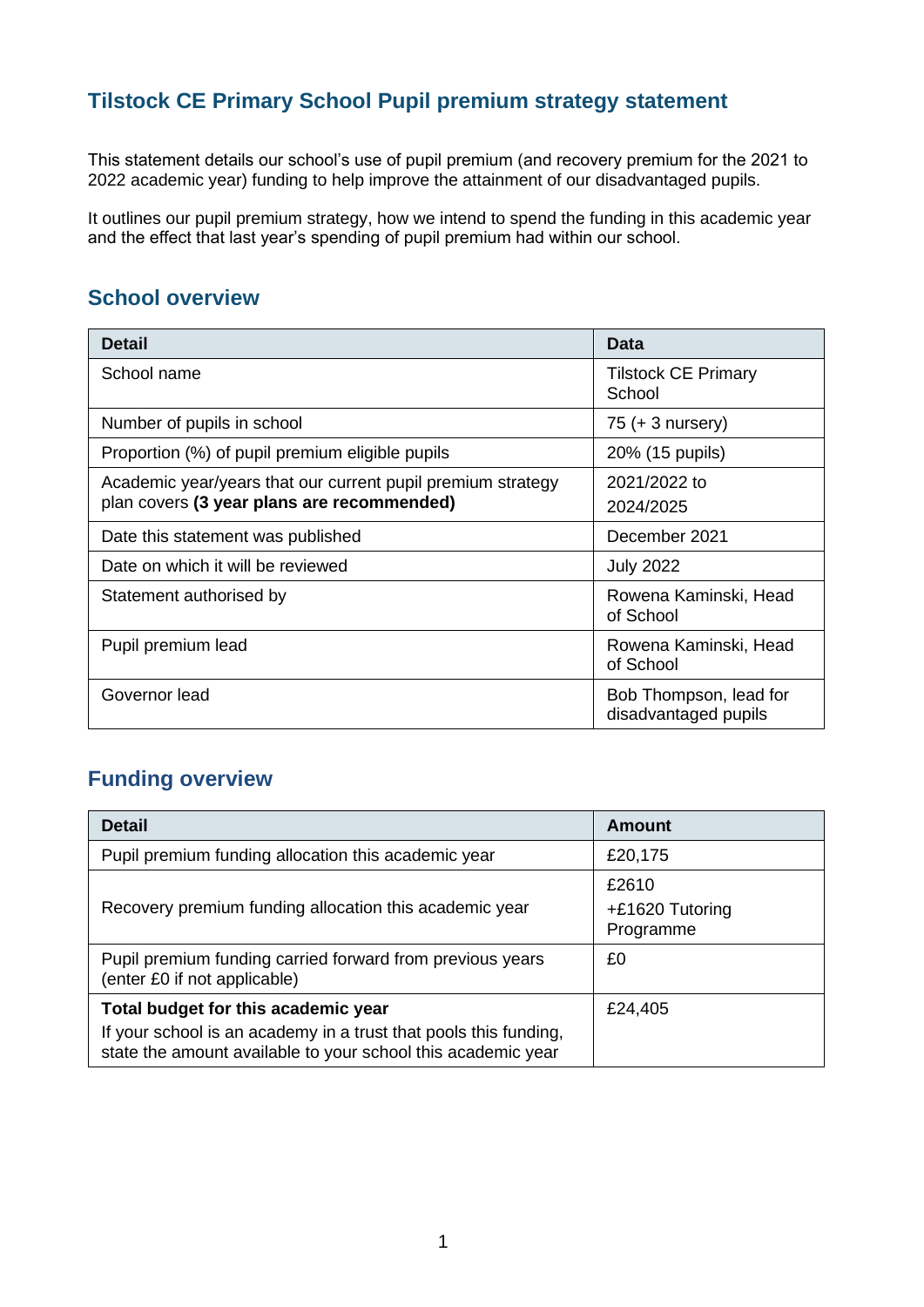### **Part A: Pupil premium strategy plan**

#### **Statement of intent**

At Tilstock CE Primary School, our vision is:

*"Our staff and governors are committed in providing a positive, nurturing and emotionally safe environment, where children feel empowered and motivated to care about themselves and their school.*

*Through powerful projects and meaningful experiences, we provide regular opportunities for children to contribute, create and to be recognised for their individual talents.*

*Our pupils feel confident in developing the relevant key skills and knowledge, required in a way that progresses naturally from year to year, across the curriculum.*

*In partnership with parents, staff, the Church and the community, our pupils are enabled to flourish and achieve their full potential through love, aspirations, positive role-models, underpinned by our Christian Values."*

We have high expectations of all children, and our aim is to ensure that all pupils have equal access to learning and enrichment opportunities which will enable them to fulfil their potential.

Common barriers for disadvantaged pupils may include poor language skills, low levels of selfesteem, social/emotional/behaviour difficulties and disengagement, adverse childhood experiences and trauma, and lack of support from home. Our strategy includes plans to address these barriers through improving the standard of quality first teaching, and offering a range of evidence-based interventions and support for those who need something additional to the daily classroom experience.

Our strategy is a key part of the wider school plans for education recovery following Covid 19, to ensure targeted support for pupils whose education has been most affected, and to support identified parents in meeting the needs of their children at home.

#### **Challenges**

This details the key challenges to achievement that we have identified among our disadvantaged pupils.

| <b>Challenge</b><br>number | <b>Detail of challenge</b>                                                                                                                                                                     |
|----------------------------|------------------------------------------------------------------------------------------------------------------------------------------------------------------------------------------------|
|                            | Poor language skills in EYFS, and in KS1, where children have experienced<br>disruption to their early education due to Covid 19                                                               |
| $\mathcal{P}$              | More frequent social and emotional difficulties – referrals for support and safe-<br>guarding needs have increased during and since the pandemic                                               |
| 3                          | Literacy and numeracy difficulties requiring effective interventions, as well as<br>quality first teaching, to address gaps which have become more prominent due<br>to the impact of lockdowns |
|                            | Some pupils demonstrate poor home learning skills, particularly in relation to<br>reading and exposure to books, due to lack of parental confidence and income                                 |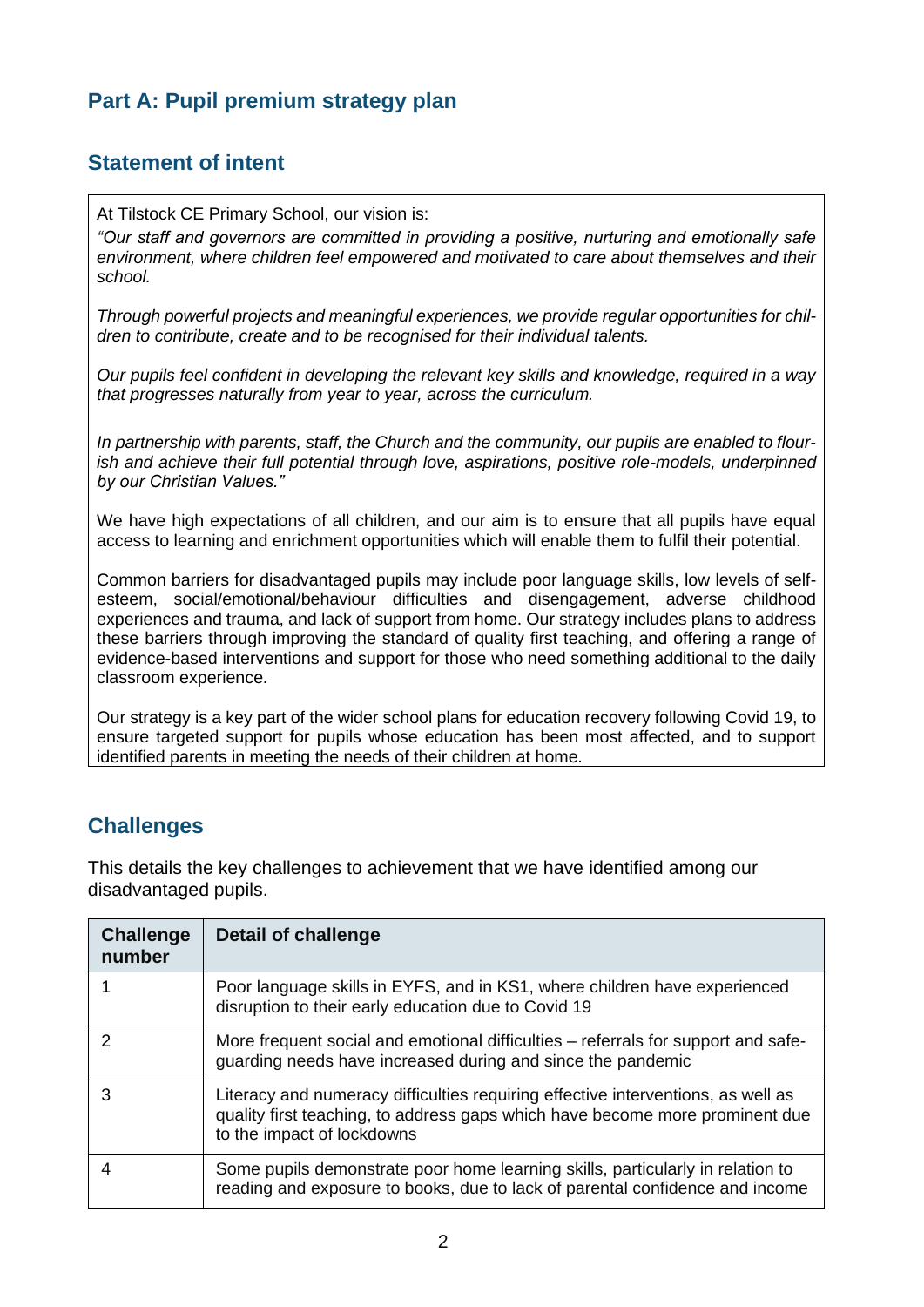| Children are ill-equipped for learning, for example, they have a poor diet and<br>do not have the required equipment/clothing for all educational activities, or |
|------------------------------------------------------------------------------------------------------------------------------------------------------------------|
| are not enabled to participate in all opportunities due to financial constraints                                                                                 |

#### **Intended outcomes**

This explains the outcomes we are aiming for **by the end of our current strategy plan**, and how we will measure whether they have been achieved.

|    | <b>Intended outcome</b>                                                                                                                                                  | <b>Success criteria</b>                                                                                                                                                                                                                                                                                                                                                                                         |
|----|--------------------------------------------------------------------------------------------------------------------------------------------------------------------------|-----------------------------------------------------------------------------------------------------------------------------------------------------------------------------------------------------------------------------------------------------------------------------------------------------------------------------------------------------------------------------------------------------------------|
|    | 1. Improved oral language<br>skills and vocabulary<br>among disadvantaged<br>pupils                                                                                      | Assessments and observations indicate significantly improved<br>oral language among disadvantaged pupils. This is evident<br>when triangulated with other sources of evidence, including en-<br>gagement in lessons, book scrutiny and ongoing formative as-<br>sessment                                                                                                                                        |
| 2. | To achieve and sustain<br>improved social and<br>emotional<br>skills/<br>wellbeing for all pupils<br>school,<br>in<br>our<br>particularly<br>our<br>disadvantaged pupils | Sustained high levels of wellbeing from 2024/25 demonstrated<br>by:<br>qualitative data from student voice, student and parent sur-<br>$\bullet$<br>veys and teacher observations<br>Improvements evidenced through behaviour and concerns<br>$\bullet$<br>records noted on CPOMS<br>Boxall Profiles indicate improved social/emotional skills as a<br>$\bullet$<br>result of targeted intervention and support |
| 3. | Improved<br>reading/writing/maths<br>attainment<br>among<br>disadvantaged pupils                                                                                         | KS2 outcomes in 2024/25 show that more than 75% of<br>disadvantaged pupils met the expected standard in combined<br>reading/writing/maths. This is at least in line with, if not above,<br>national average                                                                                                                                                                                                     |
| 4. | Improved engagement<br>in reading at home and<br>home-learning<br>οf<br>disadvantaged pupils                                                                             | Tracking of disadvantaged pupils shows that engagement is in<br>line with that of non-disadvantaged peers                                                                                                                                                                                                                                                                                                       |
|    | 5. All children have equal<br>access to enrichment<br>opportunities,<br>equipment,<br>healthy<br>food and uniform                                                        | All Pupil Premium children have the opportunity to go on school<br>trips and residential visits<br>Pupils will have the correct uniform and equipment to support<br>their schooling experience<br>Pupils will engage in wider school life - attending extra-curricular<br>clubs and representing the school in events, such as sporting fix-<br>tures                                                           |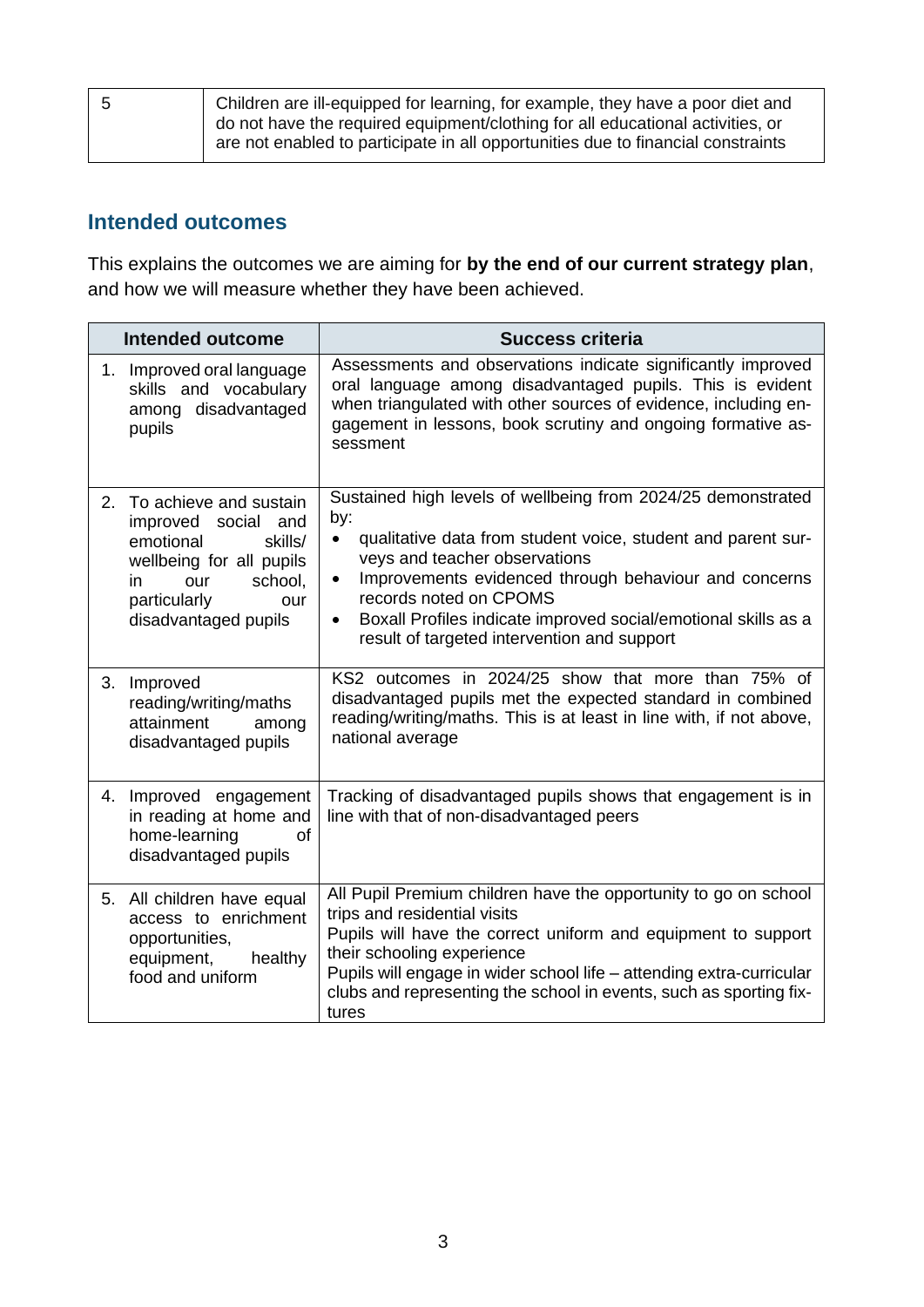### **Activity in this academic year**

This details how we intend to spend our pupil premium (and recovery premium funding) **this academic year** to address the challenges listed above.

### **Teaching**

Budgeted cost: **£10,250**

| <b>Activity</b>                                                                                                                                                                                                                                                                                                                                                                                                                                                 | Evidence that supports this approach                                                                                                                                                                                                                                                                                                                                                              | <b>Challenge</b><br>number(s)<br>addressed |
|-----------------------------------------------------------------------------------------------------------------------------------------------------------------------------------------------------------------------------------------------------------------------------------------------------------------------------------------------------------------------------------------------------------------------------------------------------------------|---------------------------------------------------------------------------------------------------------------------------------------------------------------------------------------------------------------------------------------------------------------------------------------------------------------------------------------------------------------------------------------------------|--------------------------------------------|
| Enhancement of our maths<br>teaching<br>curriculum<br>and<br>planning in line with DfE and<br>EEF guidance.<br>We will renew our annual TTRS<br>and NumBots subscription, and<br>promote this through a themed<br>day or relaunch in school.<br>We will<br>consider<br>- a<br>more<br>structured approach to maths<br>recall sessions, through the use<br>of NCETM Mastering Number<br>materials, or an alternative<br>programme such as Number<br>Sense Maths. | The DfE non-statutory guidance has been<br>produced in conjunction with the National<br>Centre for Excellence in the Teaching of<br>Mathematics, drawing on evidence-based<br>approaches:<br>Maths guidance KS 1 and 2.pdf (pub-<br>lishing.service.gov.uk)<br>The EEF guidance is based on a range of<br>the best available evidence:<br><b>Improving Mathematics in Key Stages 2</b><br>and $3$ | 3                                          |
| We will fund teacher release<br>time to embed key elements of<br>guidance in school and to ac-<br>cess Maths Hub resources and<br>CPD (including Teaching for<br>Mastery training).                                                                                                                                                                                                                                                                             |                                                                                                                                                                                                                                                                                                                                                                                                   |                                            |
| £170 - TTRS/NumBots<br>$£100 - resources for themed$<br>day/relaunch<br>$£100 - resources$ associated<br>with NCETM Mastering Number<br>or purchasing Number Sense<br>Maths<br>$£1000 - release time and cover$<br>to observe best practice within<br>and across settings<br>£1370 TOTAL                                                                                                                                                                        |                                                                                                                                                                                                                                                                                                                                                                                                   |                                            |
| Enhancement of our writing<br>teaching<br>curriculum<br>and<br>planning in line with DfE and<br>EEF guidance.<br>We will fund teacher release<br>time to embed key elements of                                                                                                                                                                                                                                                                                  | The EEF guidance is based on a range of<br>the best available evidence:<br>EEF - Literacy KS1<br><b>EEF - Literacy KS2</b>                                                                                                                                                                                                                                                                        | 1, 3                                       |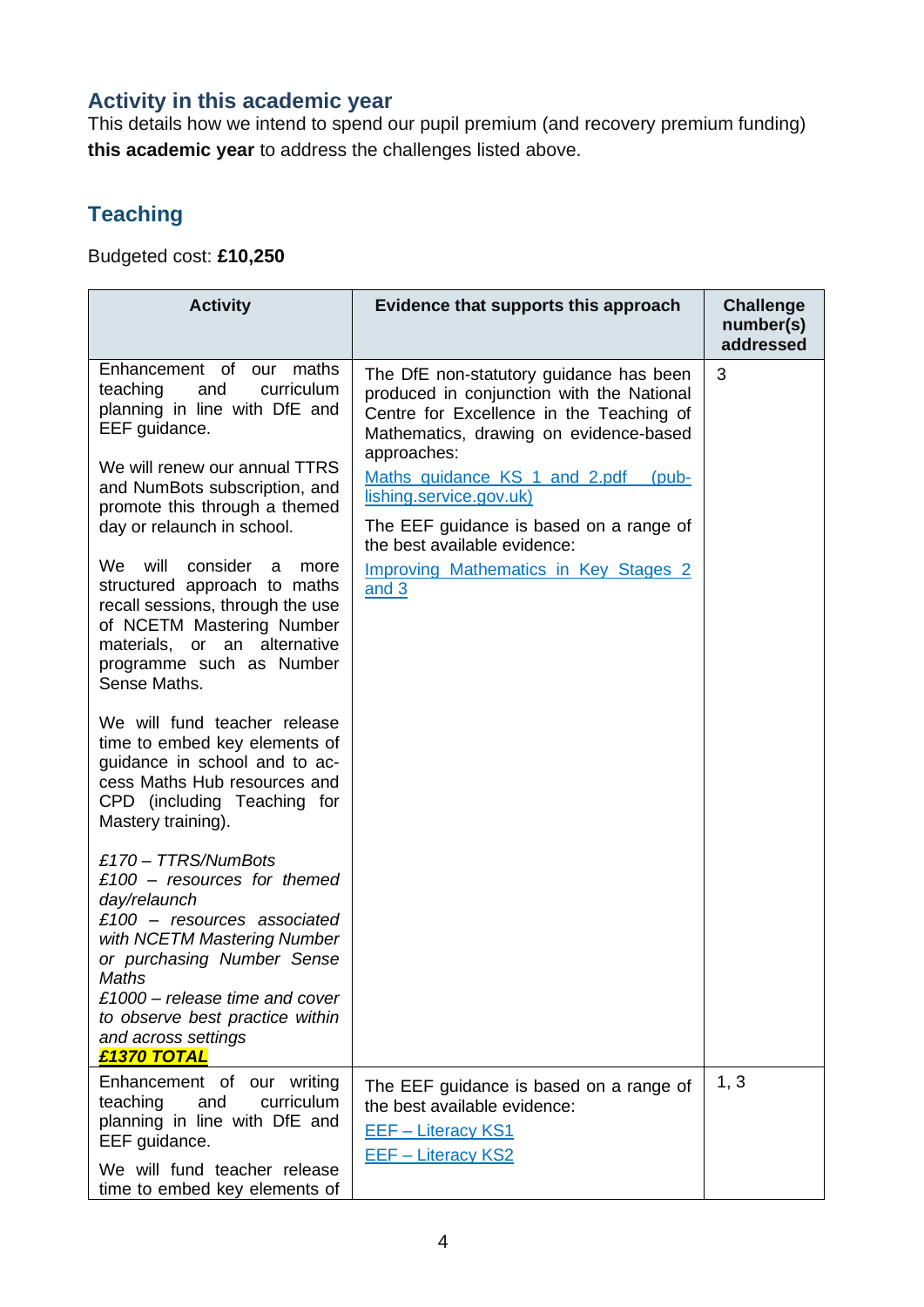| guidance in school and to ac-<br>cess Kinetic Letters and Path-<br>ways to Write resources and<br>CPD.                                                                                                                                                                                                                                                                                                                                                                                                                                                                       |                                                                                                                                                                                                                                                                                                              |         |
|------------------------------------------------------------------------------------------------------------------------------------------------------------------------------------------------------------------------------------------------------------------------------------------------------------------------------------------------------------------------------------------------------------------------------------------------------------------------------------------------------------------------------------------------------------------------------|--------------------------------------------------------------------------------------------------------------------------------------------------------------------------------------------------------------------------------------------------------------------------------------------------------------|---------|
| £500 - Kinetic Letters (reintro-<br>ducing programme); purchasing<br>of any updated materials and re-<br>sources<br>£725 – P2W resources (for aca-<br>demic year 2021-2022)<br>£1000 - P2P intervention and<br>TA training<br>£475 - P2W support (full day) in<br>school for developing and mon-<br>itoring English (The Literacy<br>Company)<br>£300 - P2W staff meeting in<br>school (The Literacy Company)<br>£1000 - release time and cover<br>to observe best practice within<br>and across settings<br>£4000 TOTAL                                                     |                                                                                                                                                                                                                                                                                                              |         |
| Updated resources and training<br>linked to RWI (DfE validated<br><b>Systematic Synthetic Phonics</b><br>programme) to secure stronger<br>phonics teaching for all pupils.<br>£480 - RWI phonics training (3-<br>day remote training) for 3x new<br>teachers<br>£700 - RWI Development Day<br>for phonics (Ruth Miskin)<br>£500 - purchasing updated se-<br>lection of RWI Book Bag books<br>£1000 – coaching and support<br>sessions for staff (as delivered<br>by LT); release time and cover<br>for staff to observe best practice<br>within school<br><b>£2680 TOTAL</b> | <b>Phonics</b><br>approaches<br>have<br>strong<br>a<br>evidence base that indicates a positive<br>impact on the accuracy of word reading<br>(though not necessarily comprehension),<br>particularly for disadvantaged pupils:<br><b>Phonics   Toolkit Strand   Education Endow-</b><br>ment Foundation   EEF | 1, 3, 4 |
| Enhancement of reading culture<br>and opportunties in line with DfE<br>and EEF guidance.<br>£1000 - AR subscription and<br>associated resources linked to<br>reward system<br>$£500 - updated$ reading spine<br>planning, introduction of reading<br>themed<br>buddies,<br>and<br>new<br>books for library area<br>£700 (£70 per unit) – 10x Kin-<br>dles for library area and class-<br>room use<br>£2200 TOTAL                                                                                                                                                             | The DfE non-statutory guidance has been<br>produced, drawing on evidence-based ap-<br>proaches:<br><b>Reading Framework -</b><br>Teaching<br>the<br><b>Foundations of Literacy</b><br>Evidence<br><b>Research</b><br>Reading<br>on<br>for<br><b>Pleasure</b>                                                 | 1, 3, 4 |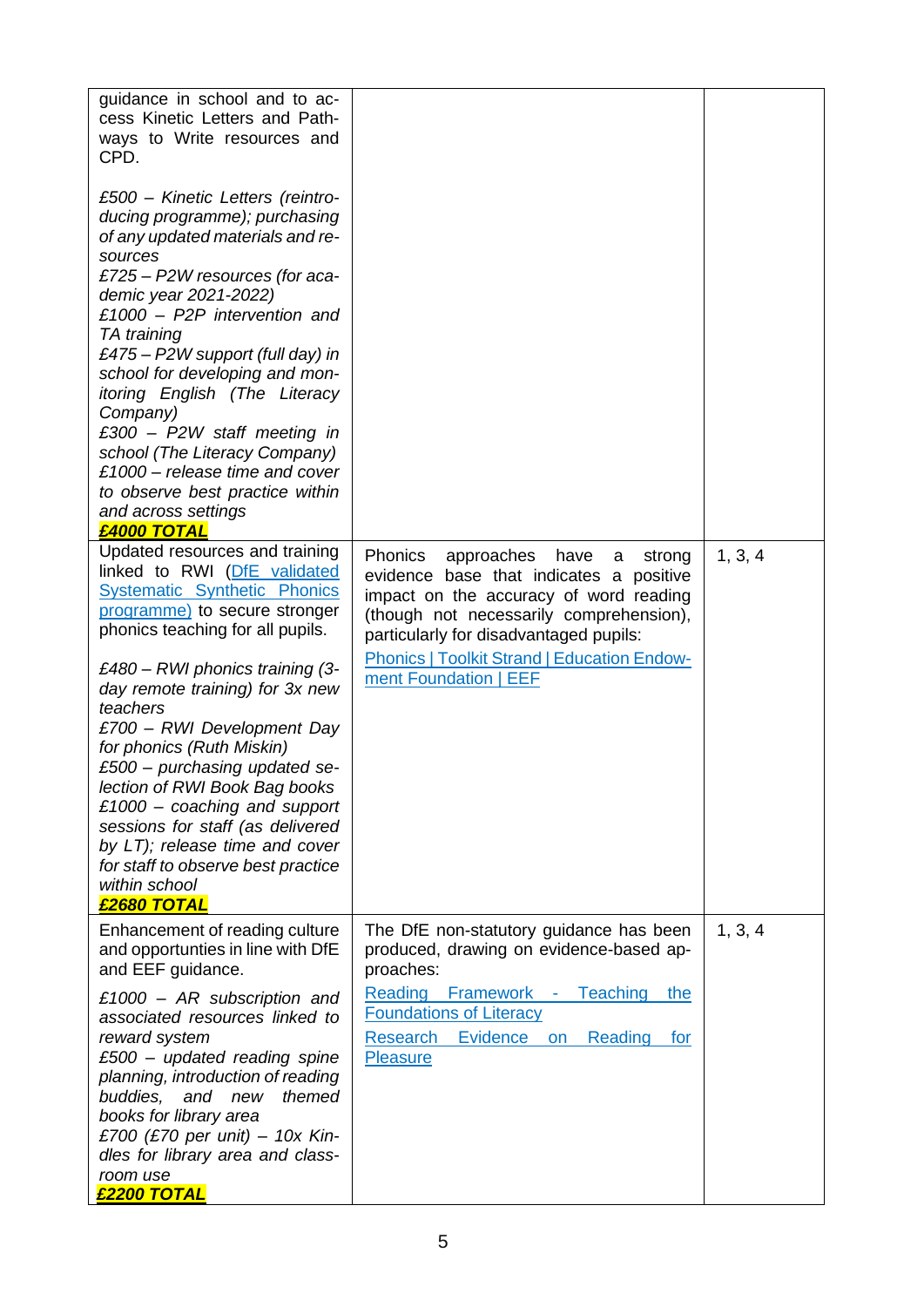## **Targeted academic support**

Budgeted cost: **£4500**

| <b>Activity</b>                                                                                                                                                                                                                                                                                                                                                                                                                                                                                                  | Evidence that supports this approach                                                                                                                                                                                                                                                                                                                                             | <b>Challenge</b><br>number(s)<br>addressed |
|------------------------------------------------------------------------------------------------------------------------------------------------------------------------------------------------------------------------------------------------------------------------------------------------------------------------------------------------------------------------------------------------------------------------------------------------------------------------------------------------------------------|----------------------------------------------------------------------------------------------------------------------------------------------------------------------------------------------------------------------------------------------------------------------------------------------------------------------------------------------------------------------------------|--------------------------------------------|
| Targeted<br>intervention<br>linked to dialogic activities.<br>These can support pupils to<br>articulate key ideas, consol-<br>idate understanding<br>and<br>extend vocabulary.<br>$£500 -$ SENCo time to<br>screen children and ensure<br>adequate support for staff<br><b>NELI</b><br>£500<br>implementation<br>(purchasing of any relevant<br>resources)<br>£1000 TOTAL                                                                                                                                        | There is a strong evidence base that suggests<br>oral language interventions, including dialogic<br>activities such as high-quality classroom discus-<br>sion, are inexpensive to implement with high im-<br>pacts on reading:<br>Oral language interventions   Toolkit Strand  <br><b>Education Endowment Foundation   EEF</b>                                                  | 1                                          |
| Additional<br>phonics<br>sessions<br>targeted<br>at<br>disadvantaged pupils who<br>further<br>require<br>phonics<br>support.<br>$£500 - release time$ and<br>cover to deliver training for<br>those carrying out phonics<br><i>interventions</i><br>£500 TOTAL                                                                                                                                                                                                                                                   | Phonics approaches have a strong evidence<br>base indicating a positive impact on pupils,<br>particularly from disadvantaged backgrounds.<br>Targeted phonics interventions have been<br>shown to be more effective when delivered as<br>regular sessions over a period up to 12 weeks:<br><b>Phonics   Toolkit Strand   Education Endowment</b><br><b>Foundation   EEF</b>      | 3, 4                                       |
| Engaging with the National<br>Tutoring Programme to<br>provide a blend of tuition,<br>mentoring and school-led<br>tutoring for pupils whose<br>education has been most<br>impacted by the pandemic.<br>A significant proportion of<br>the pupils who receive<br>tutoring<br>will<br>be<br>disadvantaged,<br>including<br>those who<br>high<br>are<br>attainers.<br>£3000 - 1:1<br>tutoring;<br>training and release time<br>for TAs (with SENCo) to<br>develop skills in delivering<br>structured<br>small-group | Tuition<br>targeted at<br>specific<br>needs<br>and<br>knowledge gaps can be an effective method to<br>support low attaining pupils or those falling be-<br>hind, both one-to-one:<br>One to one tuition   EEF (educationendow-<br>mentfoundation.org.uk)<br>And in small groups:<br><b>Small group tuition   Toolkit Strand   Education</b><br><b>Endowment Foundation   EEF</b> | 3                                          |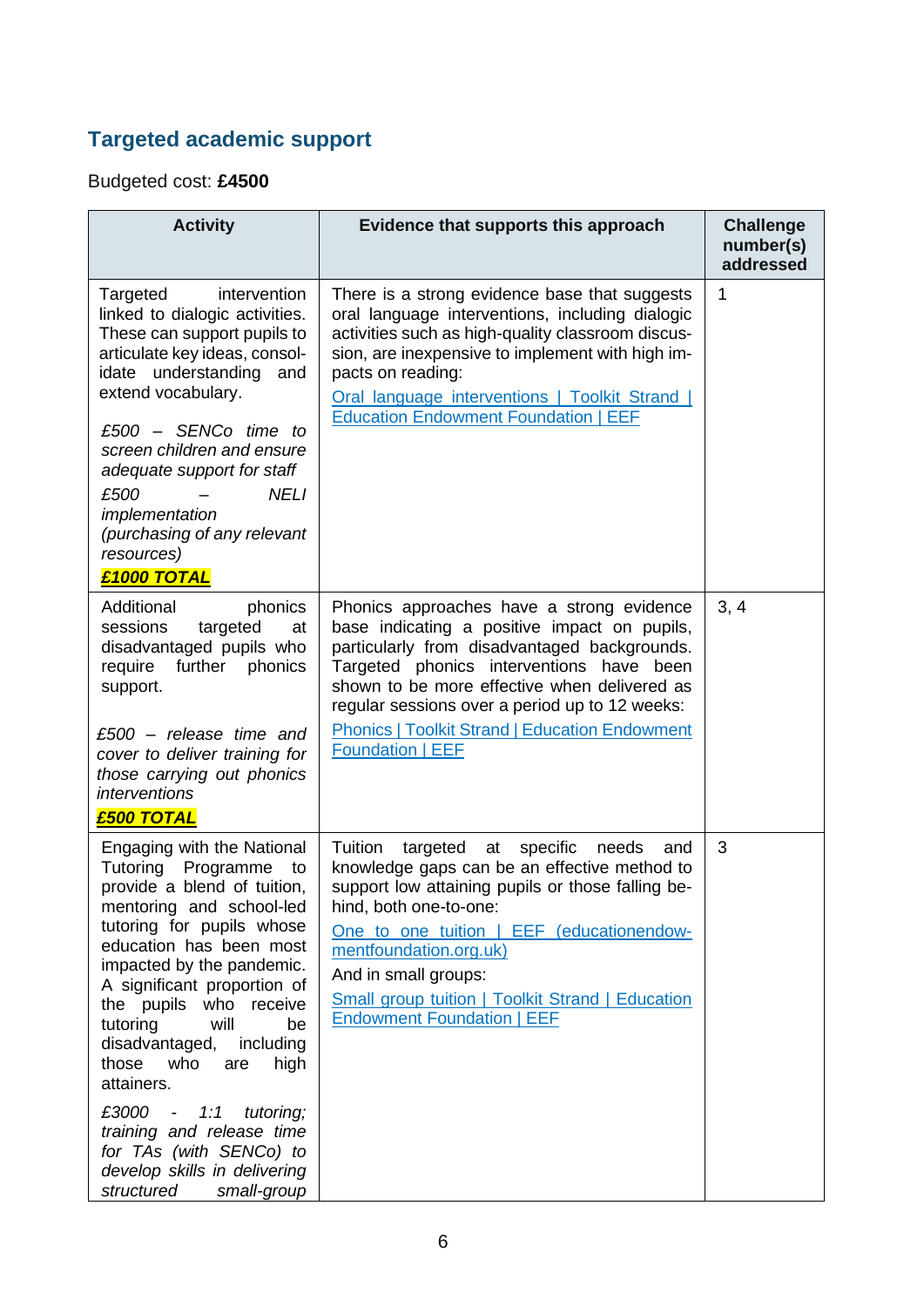| interventions; introduction<br>of targeted case studies by<br><b>Head of School</b> |  |
|-------------------------------------------------------------------------------------|--|
| £3000 TOTAL                                                                         |  |

#### **Wider strategies (for example, related to attendance, behaviour, wellbeing)**

#### Budgeted cost: **£12,250**

| <b>Activity</b>                                                                                                                                                                                                                                                                     | <b>Evidence that supports this</b><br>approach                                                                                                                                                                                            | <b>Challenge</b><br>number(s)<br>addressed |
|-------------------------------------------------------------------------------------------------------------------------------------------------------------------------------------------------------------------------------------------------------------------------------------|-------------------------------------------------------------------------------------------------------------------------------------------------------------------------------------------------------------------------------------------|--------------------------------------------|
| Staff training on behaviour management<br>and SEMH approaches with the aim of<br>developing our school<br>ethos and<br>improving behaviour across school -<br>including Rest Easy and Zones of<br>Regulation<br>(including<br>lunchtime<br>supervisors)                             | Both targeted interventions and<br>universal approaches can have<br>positive overall effects:<br>Behaviour interventions<br><b>EEF</b><br>(educationendowmentfoundation.o<br>rg.uk)                                                       | 2                                          |
| £2000 - Rest Easy training and support;<br>attachment and trauma training<br>£2000 TOTAL                                                                                                                                                                                            |                                                                                                                                                                                                                                           |                                            |
| Contingency fund for supporting disad-<br>vantaged families with access to healthy<br>food, uniform, and subsidy for trips/en-<br>richment activities to ensure equal ac-<br>cess for all.<br><b>£2000 TOTAL</b>                                                                    | Based on our experiences, we<br>have identified a need to set a<br>small amount of funding aside to<br>respond quickly to needs identified.                                                                                               | 5                                          |
| Fortnightly coffee mornings for parents;<br>parental workshops to support well-be-<br>ing; offer programmes for parenting skills<br>and upskill parents in how to support<br>their child with reading and home-learn-<br>ing; offer a homework club for children<br>who require it. | Parental<br>engagement<br>has<br>a positive impact on average of<br>4 months' additional progress. It is<br>crucial to consider how to engage<br>with all parents to avoid widening<br>attainment<br><b>EEF</b><br>Parental<br>engagement | 2, 4                                       |
| £250 – resources associated with coffee<br>mornings and workshops<br>£8000 - FSW role<br><b>£8250 TOTAL</b>                                                                                                                                                                         | (educationendowmentfoundation.o<br>rg.uk)                                                                                                                                                                                                 |                                            |

### **Total budgeted cost: £27,000 (£2595 from other budgeted costs)**